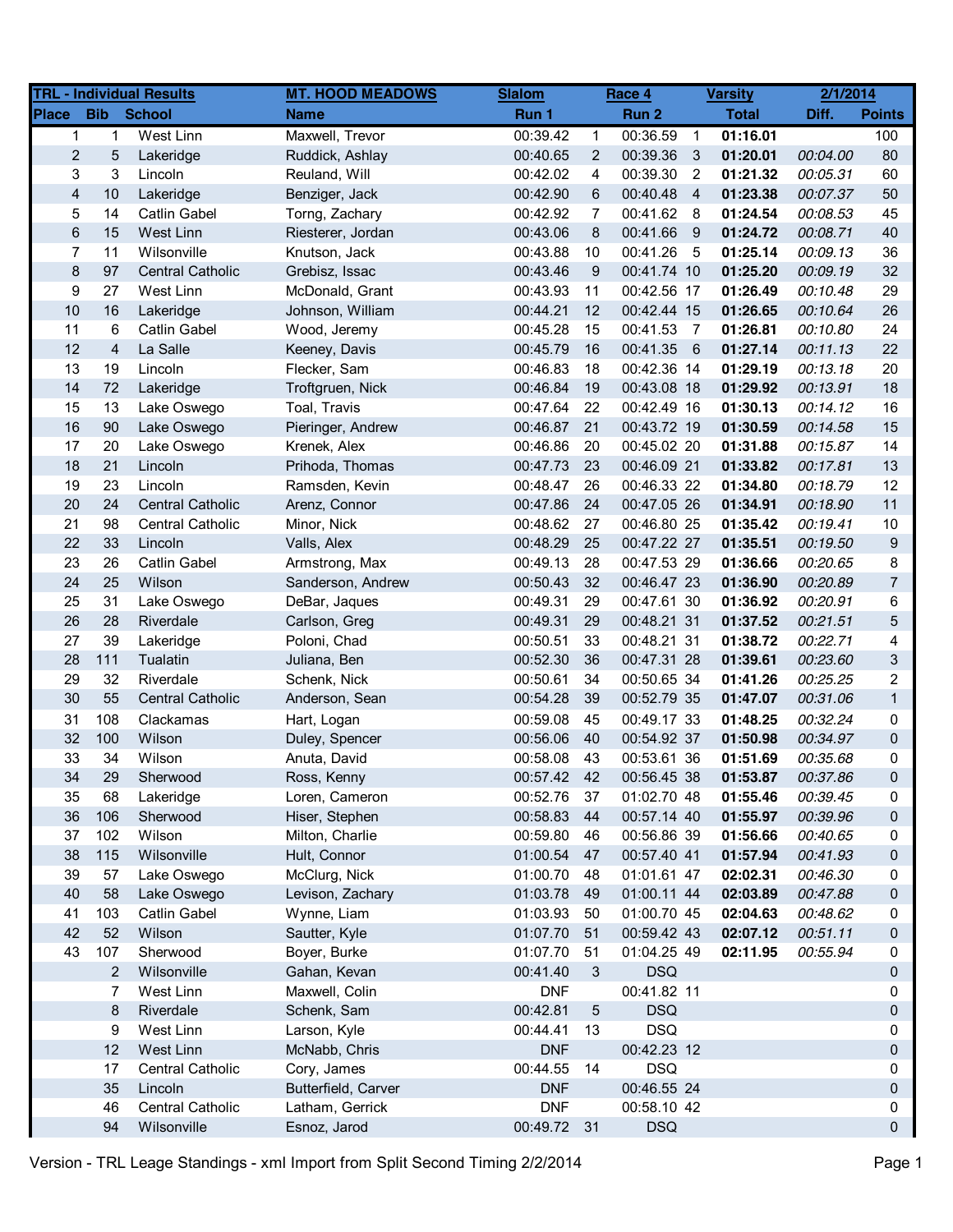| 101 | Wilson               | Horton, Chris | DNF         |    | 01:01.41 46 |   |
|-----|----------------------|---------------|-------------|----|-------------|---|
| 104 | Riverdale            | Fuller, Ben   | <b>DNF</b>  |    | 00:42.30 13 | 0 |
| 105 | Sherwood             | Keeth, Jacob  | 00:54.15 38 |    | DSQ         |   |
| 109 | <b>Mountain View</b> | Babcock, Alex | 00:45.88 17 |    | <b>DSQ</b>  | 0 |
| 110 | Horizon              | Rose, Ben     | 00:56.26 41 |    | DSQ         |   |
| 112 | La Salle             | Allen, Wyatt  | 00:52.21    | 35 | DSQ         | 0 |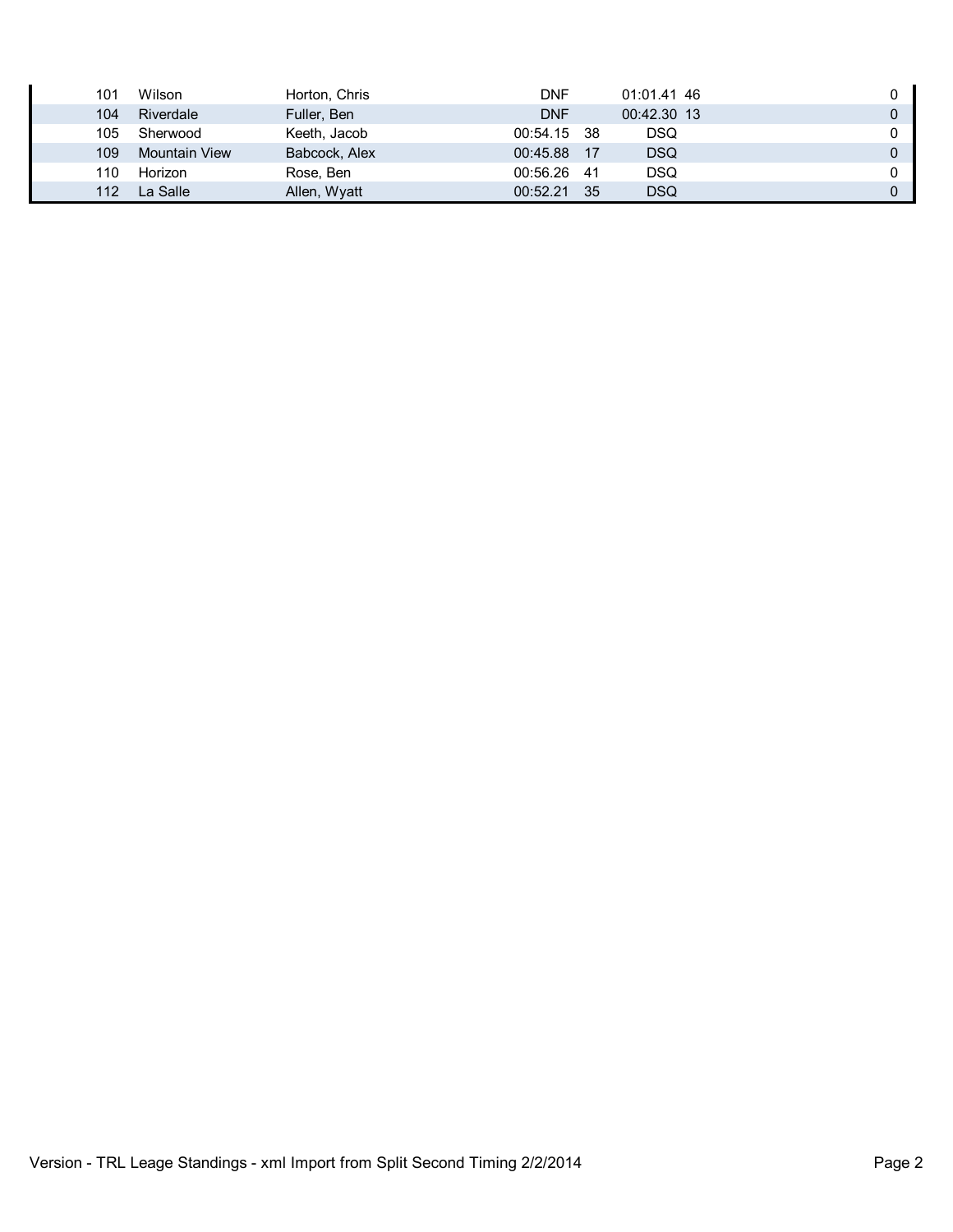| <b>TRL - Team Results</b>                               |                                                                        | Race 4               |            | <b>MT. HOOD MEADOWS</b>                |                      | 2/1/2014 |  |  |
|---------------------------------------------------------|------------------------------------------------------------------------|----------------------|------------|----------------------------------------|----------------------|----------|--|--|
| <b>Varsity</b>                                          |                                                                        | <b>Slalom</b>        |            | <b>GEMINI</b>                          |                      |          |  |  |
|                                                         | The Team's Total Time is the sum of best three times from each course. |                      |            |                                        |                      |          |  |  |
| Run 1<br><b>Time</b><br><b>Time</b><br>Run <sub>2</sub> |                                                                        |                      |            |                                        |                      |          |  |  |
|                                                         | <b>Team West Linn</b>                                                  | <b>Total</b>         | 04:06.48   |                                        |                      | Rank 1   |  |  |
|                                                         | 1 Maxwell, Trevor                                                      | 00:39.42             |            | 1 Maxwell, Trevor                      | 00:36.59             |          |  |  |
|                                                         | 15 Riesterer, Jordan                                                   | 00:43.06             |            | 15 Riesterer, Jordan                   | 00:41.66             |          |  |  |
|                                                         | 27 McDonald, Grant                                                     | 00:43.93             | 02:06.41   | 7 Maxwell, Colin                       | 00:41.82             | 02:00.07 |  |  |
|                                                         |                                                                        | <b>Total</b>         | 04:10.04   | <b>Time Diff.</b>                      |                      | Rank 2   |  |  |
|                                                         | <b>Team Lakeridge</b><br>5 Ruddick, Ashlay                             | 00:40.65             |            | 5 Ruddick, Ashlay                      | 00:03.56<br>00:39.36 |          |  |  |
|                                                         | 10 Benziger, Jack                                                      | 00:42.90             |            | 10 Benziger, Jack                      | 00:40.48             |          |  |  |
|                                                         | 16 Johnson, William                                                    | 00:44.21             | 02:07.76   | 16 Johnson, William                    | 00:42.44             | 02:02.28 |  |  |
|                                                         |                                                                        |                      |            |                                        |                      |          |  |  |
|                                                         | <b>Team Lincoln</b>                                                    | <b>Total</b>         | 04:24.33   | <b>Time Diff.</b>                      | 00:17.85             | Rank 3   |  |  |
|                                                         | 3 Reuland, Will                                                        | 00:42.02             |            | 3 Reuland, Will                        | 00:39.30             |          |  |  |
|                                                         | 19 Flecker, Sam                                                        | 00:46.83             |            | 19 Flecker, Sam                        | 00:42.36             |          |  |  |
|                                                         | 21 Prihoda, Thomas                                                     | 00:47.73             | 02:16.58   | 21 Prihoda, Thomas                     | 00:46.09             | 02:07.75 |  |  |
|                                                         | <b>Team Catlin Gabel</b>                                               | <b>Total</b>         | 04:28.01   | <b>Time Diff.</b>                      | 00:21.53             | Rank 4   |  |  |
|                                                         | 14 Torng, Zachary                                                      | 00:42.92             |            | 6 Wood, Jeremy                         | 00:41.53             |          |  |  |
|                                                         | 6 Wood, Jeremy                                                         |                      |            |                                        |                      |          |  |  |
|                                                         |                                                                        | 00:45.28<br>00:49.13 |            | 14 Torng, Zachary<br>26 Armstrong, Max | 00:41.62             |          |  |  |
|                                                         | 26 Armstrong, Max                                                      |                      | 02:17.33   |                                        | 00:47.53             | 02:10.68 |  |  |
|                                                         | <b>Team Central Catholic</b>                                           | <b>Total</b>         | 04:31.46   | <b>Time Diff.</b>                      | 00:24.98             | Rank 5   |  |  |
|                                                         | 97 Grebisz, Issac                                                      | 00:43.46             |            | 97 Grebisz, Issac                      | 00:41.74             |          |  |  |
|                                                         | 17 Cory, James                                                         | 00:44.55             |            | 98 Minor, Nick                         | 00:46.80             |          |  |  |
|                                                         | 24 Arenz, Connor                                                       | 00:47.86             | 02:15.87   | 24 Arenz, Connor                       | 00:47.05             | 02:15.59 |  |  |
|                                                         | Team Lake Oswego                                                       | <b>Total</b>         | 04:32.60   | <b>Time Diff.</b>                      | 00:26.12             | Rank 6   |  |  |
|                                                         | 20 Krenek, Alex                                                        | 00:46.86             |            | 13 Toal, Travis                        | 00:42.49             |          |  |  |
|                                                         | 90 Pieringer, Andrew                                                   | 00:46.87             |            | 90 Pieringer, Andrew                   | 00:43.72             |          |  |  |
|                                                         | 13 Toal, Travis                                                        | 00:47.64             | 02:21.37   | 20 Krenek, Alex                        | 00:45.02             | 02:11.23 |  |  |
|                                                         |                                                                        |                      |            |                                        |                      |          |  |  |
|                                                         | <b>Team Riverdale</b>                                                  | <b>Total</b>         | 04:43.89   | <b>Time Diff.</b>                      | 00:37.41             | Rank 7   |  |  |
|                                                         | 8 Schenk, Sam                                                          | 00:42.81             |            | 104 Fuller, Ben                        | 00:42.30             |          |  |  |
|                                                         | 28 Carlson, Greg                                                       | 00:49.31             |            | 28 Carlson, Greg                       | 00:48.21             |          |  |  |
|                                                         | 32 Schenk, Nick                                                        | 00:50.61             | 02:22.73   | 32 Schenk, Nick                        | 00:50.65             | 02:21.16 |  |  |
|                                                         | <b>Team Wilson</b>                                                     | <b>Total</b>         | 05:19.57   | <b>Time Diff.</b>                      | 01:13.09             | Rank 8   |  |  |
|                                                         | 25 Sanderson, Andrew                                                   | 00:50.43             |            | 25 Sanderson, Andrew                   | 00:46.47             |          |  |  |
|                                                         | 100 Duley, Spencer                                                     | 00:56.06             |            | 34 Anuta, David                        | 00:53.61             |          |  |  |
|                                                         | 34 Anuta, David                                                        | 00:58.08             | 02:44.57   | 100 Duley, Spencer                     | 00:54.92             | 02:35.00 |  |  |
|                                                         |                                                                        |                      |            |                                        |                      |          |  |  |
|                                                         | <b>Team Sherwood</b>                                                   | <b>Total</b>         | 05:48.24   | <b>Time Diff.</b>                      | 01:41.76             | Rank 9   |  |  |
|                                                         | 105 Keeth, Jacob                                                       | 00:54.15             |            | 29 Ross, Kenny                         | 00:56.45             |          |  |  |
|                                                         | 29 Ross, Kenny                                                         | 00:57.42             |            | 106 Hiser, Stephen                     | 00:57.14             |          |  |  |
|                                                         | 106 Hiser, Stephen                                                     | 00:58.83             |            | 02:50.40 107 Boyer, Burke              | 01:04.25             | 02:57.84 |  |  |
|                                                         | <b>Team Wilsonville</b>                                                | <b>Total</b>         | <b>DNF</b> | <b>Time Diff.</b>                      |                      | Rank 99  |  |  |
|                                                         | 2 Gahan, Kevan                                                         | 00:41.40             |            | 11 Knutson, Jack                       | 00:41.26             |          |  |  |
|                                                         | 11 Knutson, Jack                                                       | 00:43.88             |            | 115 Hult, Connor                       | 00:57.40             |          |  |  |
|                                                         | 94 Esnoz, Jarod                                                        | 00:49.72             | 02:15.00   | 2 Gahan, Kevan                         | No Time              | 01:38.66 |  |  |
|                                                         |                                                                        |                      |            |                                        |                      |          |  |  |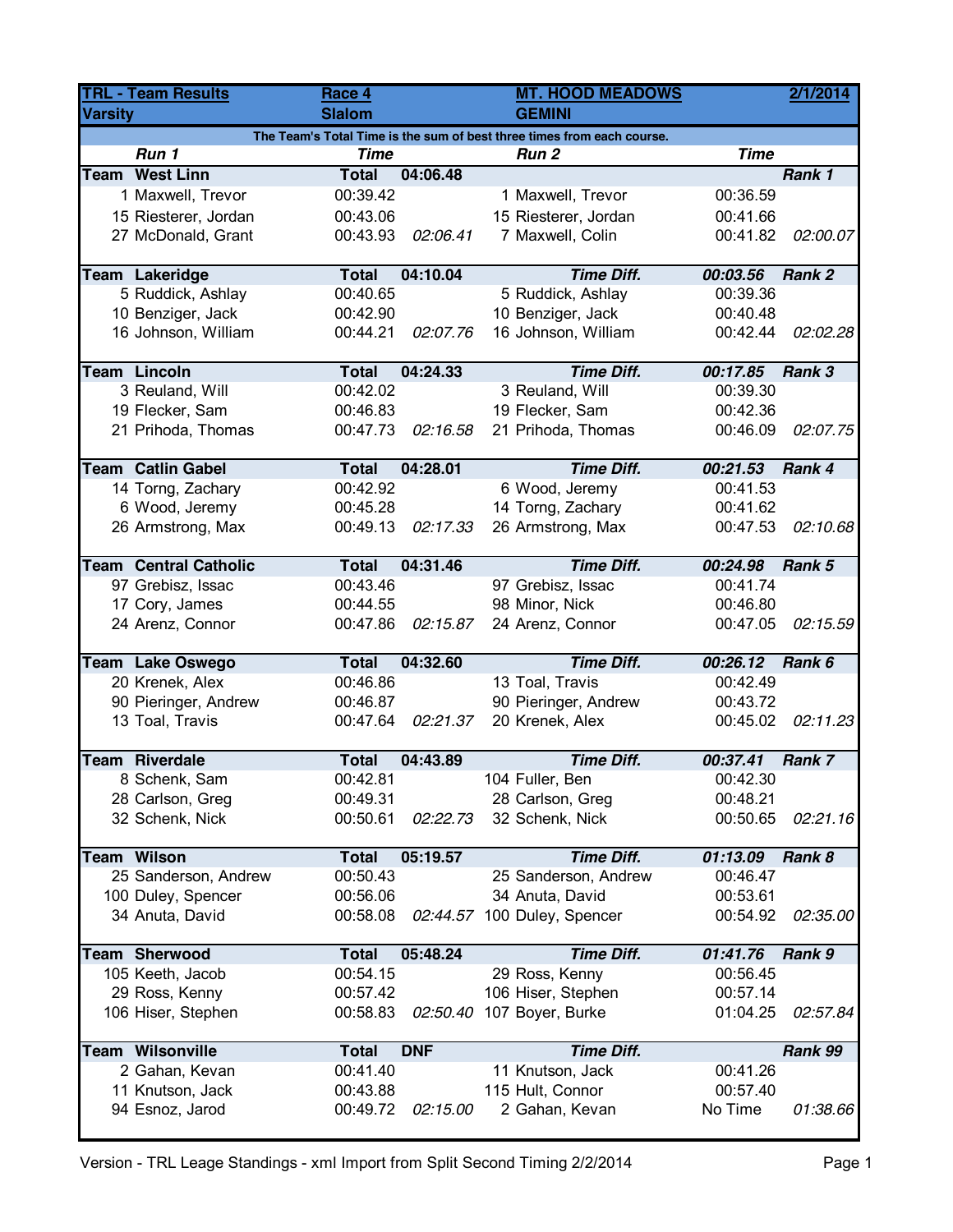| <b>TRL - Individual Results</b> |                 |                         | <b>MT. HOOD MEADOWS</b> | <b>Slalom</b> | Race 4         |             | $JV$           |              | 2/1/2014 |                |
|---------------------------------|-----------------|-------------------------|-------------------------|---------------|----------------|-------------|----------------|--------------|----------|----------------|
| <b>Place</b>                    | <b>Bib</b>      | <b>School</b>           | <b>Name</b>             | Run 1         |                | Run 2       |                | <b>Total</b> | Diff.    | <b>Points</b>  |
| $\mathbf 1$                     | $\overline{37}$ | West Linn               | Tuor, Dylan             | 00:45.44      | $\mathbf{1}$   | 00:43.76    | $\overline{1}$ | 01:29.20     |          | 100            |
| $\overline{2}$                  | 38              | West Linn               | Pike, Carson            | 00:47.90      | 2              | 00:46.31    | $\overline{2}$ | 01:34.21     | 00:05.01 | 80             |
| 3                               | 77              | Lakeridge               | Lawhead, Cooper         | 00:50.41      | 3              | 00:47.80    | -3             | 01:38.21     | 00:09.01 | 60             |
| $\overline{\mathbf{4}}$         | 64              | West Linn               | Pool, Brennan           | 00:51.60      | 4              | 00:50.49    | $\overline{4}$ | 01:42.09     | 00:12.89 | 50             |
| 5                               | 66              | West Linn               | Stevens, Zach           | 00:54.85      | 6              | 00:53.19    | - 5            | 01:48.04     | 00:18.84 | 45             |
| 6                               | 41              | Lincoln                 | Ross, Gavin             | 00:55.90      | 8              | 00:53.31    | 6              | 01:49.21     | 00:20.01 | 40             |
| 7                               | 86              | Lincoln                 | Elliott, Will           | 00:55.62      | $\overline{7}$ | 00:54.01    | $\overline{7}$ | 01:49.63     | 00:20.43 | 36             |
| $\bf 8$                         | 79              | Lincoln                 | Lazzara, Bobby          | 00:58.00      | 10             | 00:55.91 10 |                | 01:53.91     | 00:24.71 | 32             |
| 9                               | 56              | <b>Central Catholic</b> | Nielsen, Will           | 00:58.32      | 12             | 00:56.65 11 |                | 01:54.97     | 00:25.77 | 29             |
| 10                              | 89              | Lake Oswego             | Fender, Lucas           | 00:56.63      | 9              | 00:58.46 16 |                | 01:55.09     | 00:25.89 | 26             |
| 11                              | 43              | Lincoln                 | Leo, William            | 00:58.70      | 13             | 00:57.04 14 |                | 01:55.74     | 00:26.54 | 24             |
| 12                              | 51              | Lincoln                 | Lai, Ambrose            | 01:01.56      | 14             | 00:57.32 15 |                | 01:58.88     | 00:29.68 | 22             |
| 13                              | 84              | Lincoln                 | MacEachern, Henry       | 01:02.07      | 15             | 00:57.03 13 |                | 01:59.10     | 00:29.90 | 20             |
| 14                              | 75              | Lakeridge               | Tuffs, Richard          | 01:03.99      | 17             | 00:56.78 12 |                | 02:00.77     | 00:31.57 | 18             |
| 15                              | 82              | Lincoln                 | Hansen, Alex            | 01:04.08      | 19             | 01:01.12 19 |                | 02:05.20     | 00:36.00 | 16             |
| 16                              | 78              | Lincoln                 | Kem, Rob                | 01:02.36      | 16             | 01:03.31 23 |                | 02:05.67     | 00:36.47 | 15             |
| 17                              | 91              | Lake Oswego             | Scadden, Sean           | 01:04.00      | 18             | 01:02.11 21 |                | 02:06.11     | 00:36.91 | 14             |
| 18                              | 60              | West Linn               | Seigneur, Michael       | 01:04.94      | 20             | 01:02.18 22 |                | 02:07.12     | 00:37.92 | 13             |
| 19                              | 83              | Lincoln                 | Koerner, Griffin        | 01:06.66      | 22             | 01:01.82 20 |                | 02:08.48     | 00:39.28 | 12             |
| 20                              | 54              | <b>Central Catholic</b> | Halsey, Jack            | 01:08.51      | 24             | 01:00.65 18 |                | 02:09.16     | 00:39.96 | 11             |
| 21                              | 76              | Lakeridge               | Kelly, Jack             | 01:05.39      | 21             | 01:08.03 29 |                | 02:13.42     | 00:44.22 | 10             |
| 22                              | 85              | Lincoln                 | Sandino, Andreas        | 01:07.91      | 23             | 01:05.74 27 |                | 02:13.65     | 00:44.45 | 9              |
| 23                              | 92              | Lake Oswego             | Smith, Jack             | 01:09.64      | 26             | 01:05.35 26 |                | 02:14.99     | 00:45.79 | 8              |
| 24                              | 44              | Lake Oswego             | Nicholl, Kohl           | 01:11.56      | 28             | 01:06.76 28 |                | 02:18.32     | 00:49.12 | $\overline{7}$ |
| 25                              | 49              | Lake Oswego             | Michener, Reilly        | 01:09.87      | 27             | 01:09.86 30 |                | 02:19.73     | 00:50.53 | 6              |
| 26                              | 81              | Lincoln                 | Colleran, Henry         | 01:16.58      | 29             | 01:04.78 25 |                | 02:21.36     | 00:52.16 | 5              |
|                                 | 22              | Lakeridge               | Weary, Jack             | <b>DNS</b>    |                | <b>DNS</b>  |                |              |          | 0              |
|                                 | 30              | Lake Oswego             | Farrell, Simon          | <b>DNS</b>    |                | <b>DNS</b>  |                |              |          | 0              |
|                                 | 40              | Lakeridge               | Aldridge, Matt          | 01:09.54 25   |                | <b>DNF</b>  |                |              |          | 0              |
|                                 | 47              | Lincoln                 | Chesley, Cole           | <b>DNF</b>    |                | 01:10.56 31 |                |              |          | 0              |
|                                 | 48              | Lincoln                 | Brinker, Andrew         | <b>DNF</b>    |                | 00:55.32 9  |                |              |          | 0              |
|                                 | 50              | Lake Oswego             | Wayt, Connor            | <b>DNS</b>    |                | <b>DNS</b>  |                |              |          | 0              |
|                                 | 53              | Lakeridge               | Emroe, Brandon          | <b>DNS</b>    |                | <b>DNS</b>  |                |              |          | 0              |
|                                 | 61              | West Linn               | Butler, Cole            | <b>DNF</b>    |                | 01:00.00 17 |                |              |          | $\Omega$       |
|                                 | 62              | West Linn               | Gowdy, Bobby            | <b>DNS</b>    |                | 01:27.19 32 |                |              |          | 0              |
|                                 | 63              | West Linn               | McGovern, Cregan        | <b>DNS</b>    |                | 01:03.79 24 |                |              |          | 0              |
|                                 | 65              | West Linn               | Stallcup, Zane          | 00:58.20      | 11             | <b>DNF</b>  |                |              |          | 0              |
|                                 | 73              | Lakeridge               | Berkoff, Kodiak         | 00:51.95      | 5              | <b>DSQ</b>  |                |              |          | 0              |
|                                 | 74              | Lakeridge               | Kessel, Owen            | <b>DNF</b>    |                | <b>DSQ</b>  |                |              |          | 0              |
|                                 | 93              | Lake Oswego             | Yost, Marcus            | <b>DNS</b>    |                | <b>DNS</b>  |                |              |          | 0              |
|                                 | 95              | West Linn               | Fletter, Jacob          | <b>DNS</b>    |                | 00:55.23 8  |                |              |          | 0              |
|                                 | 99              | <b>Central Catholic</b> | Gall, Calvin            | <b>DNS</b>    |                | <b>DNS</b>  |                |              |          | 0              |